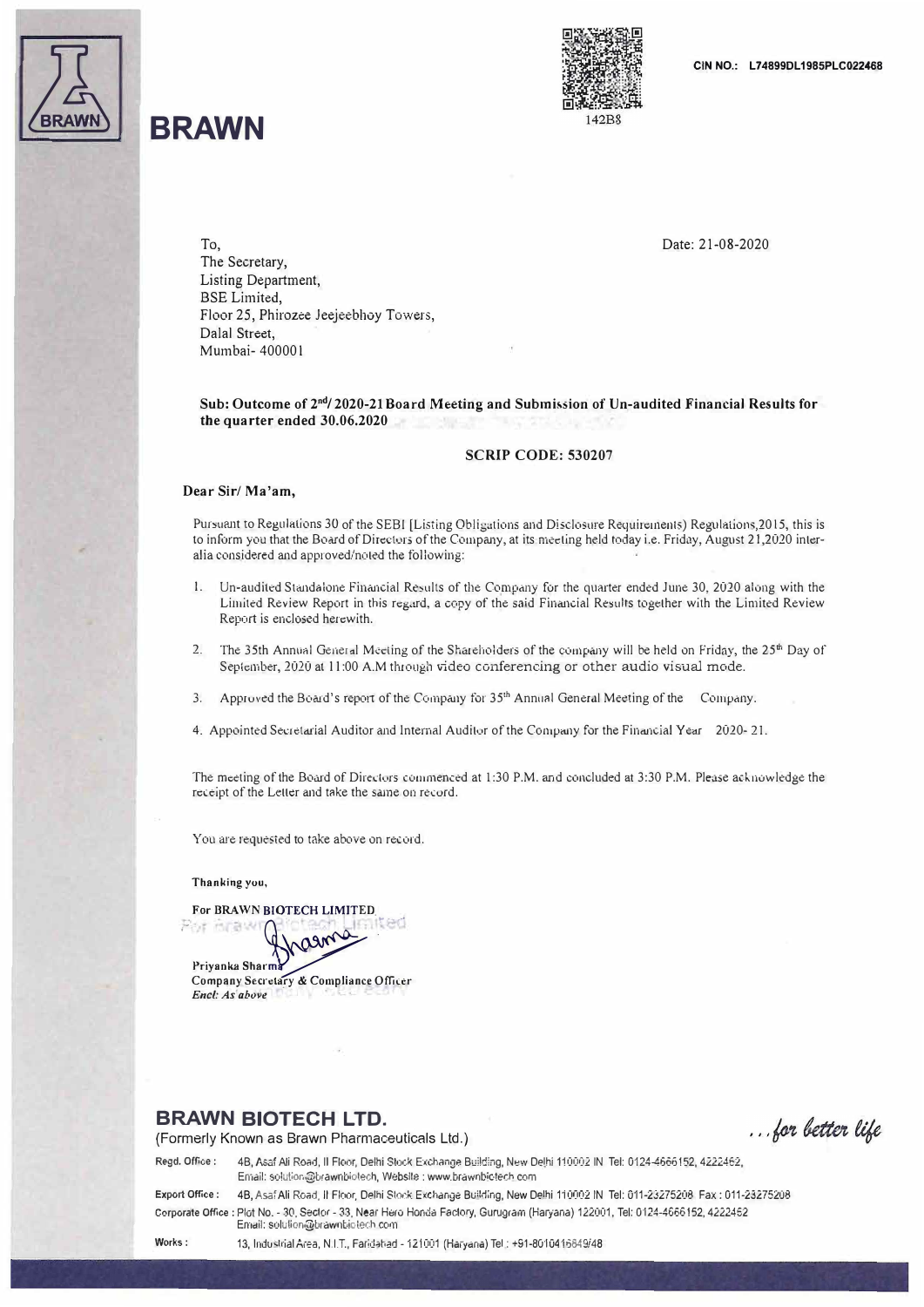

## **BRAWN**

|                     |                                                                                                                                                                                         | <b>BRAWN BIOTECH LIMITED</b> |                |              |                   |
|---------------------|-----------------------------------------------------------------------------------------------------------------------------------------------------------------------------------------|------------------------------|----------------|--------------|-------------------|
|                     |                                                                                                                                                                                         | CIN:L74899DL1985PLC022468    |                |              |                   |
|                     | REGD. OFFICE: 4B, Asaf All Road, II Floor, Delhi Stock Exchange Building, New Delhi 110002<br>STATEMENT OF STANDALONE UN-AUDITED FINANCIAL RESULTS FOR THE QUARTER ENDED 30th JUNE 2020 |                              |                |              | Rs. In Lacs       |
| Sr.                 | <b>Particulars</b>                                                                                                                                                                      | <b>Quarter Ended</b>         |                |              | <b>Year Ended</b> |
| No.                 |                                                                                                                                                                                         | 30-jun-20                    | 31-Mar-20      | $30$ -lun-19 | 31-Mar-20         |
|                     |                                                                                                                                                                                         | <b>Un-audited</b>            | <b>Audited</b> | Un-audited   | <b>Audited</b>    |
| $\mathbf{1}$        | <b>Revenue from operations</b>                                                                                                                                                          |                              |                |              |                   |
|                     | <b>Revenue from operations</b>                                                                                                                                                          | 743.23                       | 666.65         | 1,784.75     | 4,961.62          |
|                     | <b>Other Income</b>                                                                                                                                                                     | 0.05                         | 10.87          | 1.15         | 17.09             |
|                     | <b>Total Revenue</b>                                                                                                                                                                    | 743.28                       | 677.52         | 1,785.90     | 4,978.71          |
| $\mathbf{2}$        | <b>Expenses</b>                                                                                                                                                                         |                              |                |              |                   |
| a                   | Cost of material consumed                                                                                                                                                               |                              |                | ٠            | ٠                 |
| b                   | Purchase of stock-In-trade                                                                                                                                                              | 694.25                       | 412.41         | 1,599.66     | 4,215.31          |
|                     | Change In inventories of finished goods, work in progress and stock in trade                                                                                                            | (3.25)                       | 20.08          | (17.04)      | (5.02)            |
| d                   | <b>Employee Benefit expenses</b>                                                                                                                                                        | 40.61                        | 84.26          | 52.86        | 308.28            |
| e                   | Depreciation and amortisation expenses                                                                                                                                                  | 0.88                         | 0.92           | 0.79         | 3.47              |
| f                   | <b>Finance Cost</b>                                                                                                                                                                     | 0.26                         | 1.67           | 0.92         | 4.94              |
| g                   | Other expenses                                                                                                                                                                          | 31.98                        | 196.45         | 76.26        | 369.75            |
|                     | <b>Total Expenses</b>                                                                                                                                                                   | 764.73                       | 715.79         | 1,713.45     | 4,896.73          |
| $\overline{3}$      | Profit from Operation before Other Income, exceptional and extra-ordinary<br>Items $(1-2)$                                                                                              | (21.44)                      | (38.27)        | 72.45        | 81.98             |
| $\overline{\bf{4}}$ | <b>Other Income</b>                                                                                                                                                                     |                              |                |              |                   |
| 5                   | Profit from ordinary activities before exceptional items (3-4)                                                                                                                          | (21.44)                      | (38.27)        | 72.45        | 81.98             |
| 6                   | <b>Exceptional Items</b>                                                                                                                                                                |                              |                |              |                   |
| $\overline{7}$      | Profit from ordinary activities before tax (5-6)                                                                                                                                        | (21.44)                      | (38.27)        | 72.45        | 81.98             |
| $\bf{8}$            | <b>Tax Expenses</b>                                                                                                                                                                     |                              | (6.00)         | 18.74        | 22.85             |
| 9                   | Profit (l.oss) for the period from continuing operations (7-8)                                                                                                                          | (21.44)                      | (32.27)        | 53.71        | 59.13             |
| 10                  | Profit/(loss) from discontinuing operations                                                                                                                                             | $\sim$                       |                |              |                   |
| 11                  | Tax expense of discontinuing operations                                                                                                                                                 | ù                            | ÷              | ×            | ÷.                |
| 12                  | Profit/(loss) from Discontinuing operations (after tax) (10-11)                                                                                                                         | ×                            | ù              | ¥            | $\sim$            |
| 13                  | Profit (Loss) for the period (9+12)                                                                                                                                                     | (21.44)                      | (32.27)        | 53.71        | 59.13             |
| 14                  | <b>Other Comprehensive Income</b>                                                                                                                                                       | (6.41)                       | 8.37           | (5.09)       | 1.30              |
|                     | <b>Total Comprensive Income</b>                                                                                                                                                         | (27.85)                      | (23.90)        | 48.62        | 60.43             |
| 15                  | Details of equity share capital                                                                                                                                                         | 300.03                       | 300.03         | 300.03       | 300.03            |
|                     | Paid-up equity share capital                                                                                                                                                            |                              |                |              |                   |
|                     | Face value of equity share capital                                                                                                                                                      |                              |                |              |                   |
| 16                  | Reserve excluding Revaluation Reserve                                                                                                                                                   |                              |                |              |                   |
| 17                  | <b>Earnings per share</b>                                                                                                                                                               |                              |                |              |                   |
| j.                  | <b>Basic earnings per share</b>                                                                                                                                                         | (0.93)                       | (0.80)         | 1.62         | 2.01              |
| ii.                 | Diluted earnings per share                                                                                                                                                              | (0.93)                       | (0.80)         | 1.62         | 2.01              |

NOTES.

1 Results for the quarter ended on 30th June, 2020 were reviewed by the Audit committee and then approve by the Board of Directors at their meeting held on 21st August, 2020.

2 W.e. f. 01.04.2020, the company has revised agreement executed with M/s Brawn Laboratories Limited towards profit margin on export of goods procured from Brawn Laborato Limited as per specification provided by the company.

3 The Company has considered the possible effects that may arise out of the still unfolding COVID-19 pandemic on the carrying amounts of property, plant & equipment, intangible mention is considered to be provided to this purpose, the Company has considered internal and external sources of information up to the date of approval of the Financial state of approval of the Financial state of approval Results. Based on the current estimates, the Company does not expect any significant impact on such carrying values. The impact of COVID-19 on the Company's financial statement<br>may differ from that estimated as at the date

<sup>4</sup> The Statutory Auditors carried out the limited review for quarter ended 30th June, 2020. The management has exercised necessary due diligence to ensure that the financial result provided a true and fair view of its affairs.

.<br>5. The above results have been prepared in compliance with the recognition and measurement principles of the Companies (Indian Accounting Standards) Rules, 2015 (Ind AS), as mended by the Companies (Indian Accounting Standards) (Amendment rules), 2016 prescribed under Section 133 of the companies Act, 2013 and other recognized accounting Standards) (Amendment rules), 2016 prescribed under Sect

7 The above Standalone Un- audited Financial Results for the quarter ended on 30.06-2020 are available on company's website www.brawnbiotech.com and BSE website www.bseindia.com

8 Previous year / period figures have been regrouped / rearranged, wherever necessary to make them comparable with the current period figures.

For and on behalf of Board For Brawn Biotech Limited

 $\mathcal{N}$ **Bylj Raj Gupta** Directo **DIN NO. 00974969** 

Date: 21-08-2020 **Place: Delhi** 

### **BRAWN BIOTECH LTD.**

(Formerly Known as Brawn Pharmaceuticals Ltd.)

... for better life

Regd. Office: 4B, Asaf Ali Road, Il Floor, Delhi Stock Exchange Building, New Delhi 110002 IN Tel: 0124-4666152, 4222462, Email: solution@brawnbiotech, Website : www.brawnbiotech.com **Export Office:** 

4B, Asaf Ali Road, Il Floor, Delhi Stock Exchange Building, New Delhi 110002 IN Tel: 011-23275208 Fax: 011-23275208 Corporate Office : Plot No. - 30, Sector - 33, Near Hero Honda Factory, Gurugram (Haryana) 122001, Tel: 0124-4666152, 4222462 \* Email: solution@brawnbiotech.com

13, Industrial Area, N.I.T., Faridabad - 121001 (Haryana) Tel.: +91-8010416849/48

Works: